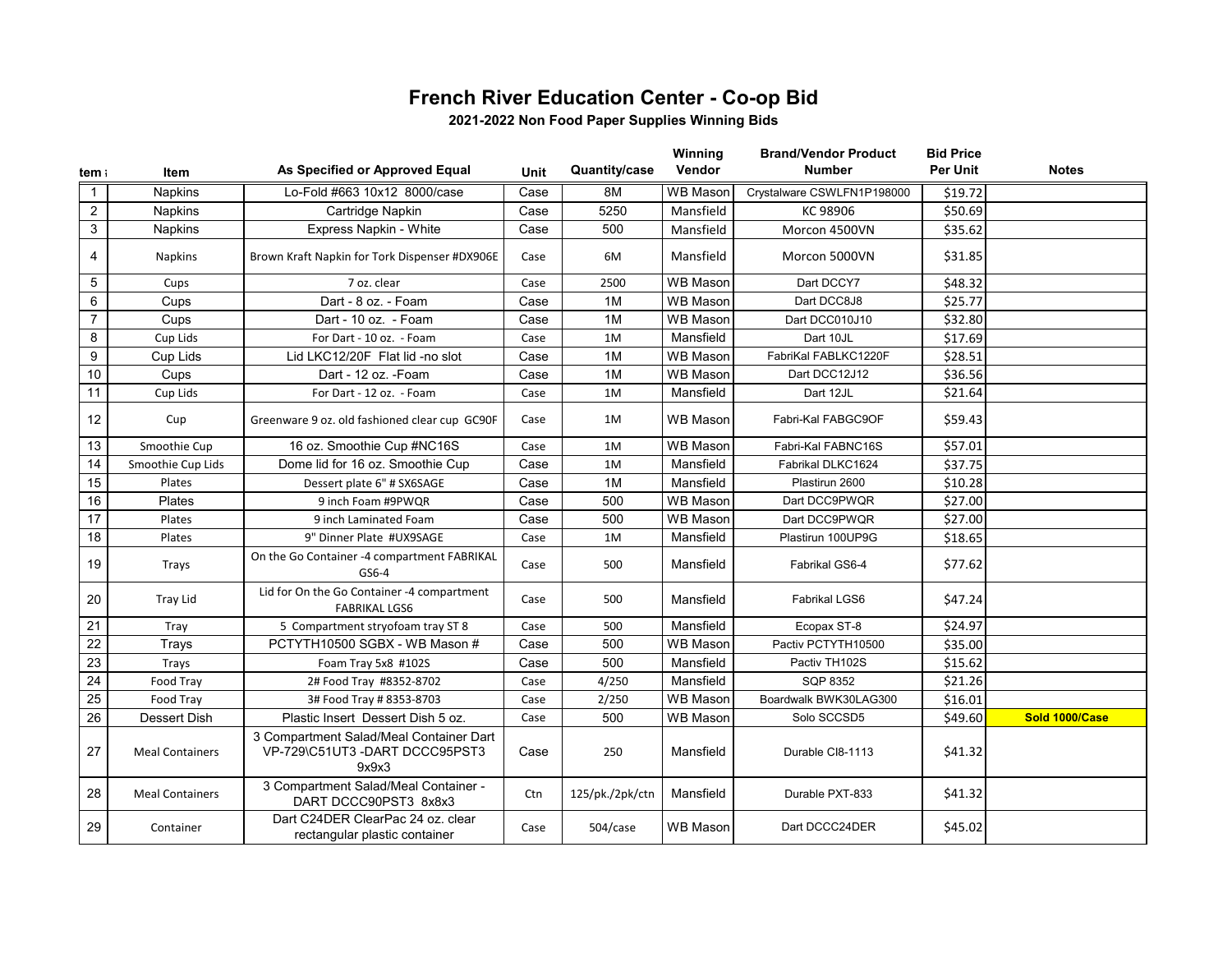| tem ।           | Item                     | As Specified or Approved Equal                              | <b>Unit</b> | Quantity/case | Winning<br>Vendor | <b>Brand/Vendor Product</b><br><b>Number</b> | <b>Bid Price</b><br>Per Unit | <b>Notes</b>  |
|-----------------|--------------------------|-------------------------------------------------------------|-------------|---------------|-------------------|----------------------------------------------|------------------------------|---------------|
| 30              | Lid                      | Dart C32DDLR ClearPac clear snap-on<br>dome lid             | Case        | 504/case      | <b>WB Mason</b>   | Dart DCCC32DDLR                              | \$43.26                      |               |
| 31              | Container                | 3-Compartment Foil with Board Lid - #210-30-<br>L250X/01    | Case        | 250/case      | Mansfield         | Durable 3CCOMBO                              | \$55.66                      |               |
| 32              | Container                | 8" Foil Round - #558-30                                     | Case        | 500/case      | <b>WB Mason</b>   | Crystalware CSWF8R500SD                      | \$38.33                      |               |
| 33              | Lid                      | 8" Board lid for 8" round container - #L280-<br>500         | Case        | 500/case      | <b>WB Mason</b>   | Crystalware CSWF8DLPS500                     | \$23.28                      |               |
| 34              | Container                | 7" Foil Round - #527-25                                     | Case        | 500/case      | <b>WB Mason</b>   | Crystalware CSWF7R500SD                      | \$22.50                      |               |
| 35              | Lid                      | 7" Board lid for 8" round container - #L527                 | Case        | 500/case      | <b>WB Mason</b>   | Crystalware CSWF7BL500SD                     | \$13.15                      |               |
| 36              | Take out Box             | 9x5x3 Takeout Box, Tuck Top RCKCH2                          | Ctn         | 250           | Mansfield         | SQP CH <sub>2</sub>                          | \$51.80                      |               |
| 37              | <b>Hinged Containers</b> | Hinged 5" Container CI81050, Dart C20UT1\PXT<br>505         | Case        | 500           | <b>WB Mason</b>   | Durable Packaging DPKPXT505                  | \$34.48                      |               |
| 38              | <b>Hinged Containers</b> | Hinged 6" Container CI8-1160C                               | Case        | 500           | <b>WB Mason</b>   | Durable Packaging DPKPXT11600                | \$34.48                      |               |
| 39              | <b>Hinged Containers</b> | 8 oz. clear hinged deli container AD08                      | Case        | 200           | <b>WB Mason</b>   | Eatery Essential EESRPTTE8                   | \$34.44                      | Sold 240/Case |
| 40              | <b>Hinged Containers</b> | 16 oz. clear hinged deli container AD16                     | Case        | 200           | <b>WB Mason</b>   | Eatery Essential EESRPTTE16N                 | \$28.62                      | Sold 240/Case |
| 41              | <b>Meal Containers</b>   | Meal Container C18-1023 8x8x3 clear hinged                  | Case        | 250           | <b>WB Mason</b>   | Dart DPKPXT880                               | \$37.41                      |               |
| 42              | Knives                   | # RKNCSN Plastic Med. Weight                                | Case        | 1M            | <b>WB Mason</b>   | Crystalware CSWKNPPWP1000                    | \$5.39                       |               |
| 43              | Forks                    | #RFKCSN - Plastic Med. Weight                               | Case        | 1M            | <b>WB Mason</b>   | Crystalware CSWFPPWP1000                     | \$5.39                       |               |
| 44              | Sporks                   | Plastic Med. Weight                                         | Case        | 1M            | <b>WB Mason</b>   | Crystalware CSWSPKPPWP1000                   | \$5.39                       |               |
| 45              | <b>Utensil Kits</b>      | (Teaspoon/Napkin/Straw) # 63028 - Summit<br>CSWTSN100       | Case        | 1M            | <b>WB Mason</b>   | Crystalware CSWTSN100                        | \$12.85                      |               |
| 46              | <b>Utensil Kits</b>      | (Spork/napkin/straw) WBM #CSWSKPPWP1000,<br>Mansfield #5670 | Case        | 1M            | WB Mason          | Crystalware CSWSKPPWP1000                    | \$12.83                      |               |
| 47              | <b>Rolled Utensils</b>   | #REFROLL3                                                   | Case        | 120           | Mansfield         | WNA REFROLL3                                 | \$67.63                      |               |
| 48              | Teaspoons                | Medium Weight #RSPCSN                                       | Case        | 1M            | <b>WB Mason</b>   | Crystalware CSWTSPPWP1000                    | \$5.39                       |               |
| 49              | Soup spoons              | Medium Weight # RSOUPCSN                                    | Case        | 1M            | WB Mason          | Crystalware CSWSPPWP1000                     | \$5.39                       |               |
| 50              | <b>Straws</b>            | Wrapped 24/500- 5.75"                                       | Case        | 12M           | Mansfield         | Summit STRAW6                                | \$28.98                      |               |
| 51              | Juice Cups               | Solo 5 oz. Plastic                                          | Case        | 2500          | WB Mason          | Dart DCCY5CT                                 | \$38.76                      |               |
| 52              | Soufflé Cups             | Solo - 5.5 oz. Plastic                                      | Case        | 2500          | <b>WB Mason</b>   | Crystalware CSWPC5C25100                     | \$40.00                      |               |
| 53              | Soufflé Cups             | Solo - 4 oz. Plastic                                        | Case        | 2500          | <b>WB Mason</b>   | Crystalware CSWPC4C25100                     | \$33.89                      |               |
| 54              | Soufflé Cup Lids         | Solo - 4 oz. Plastic                                        | Case        | 2500          | <b>WB Mason</b>   | Crystalware CSWLPCL25100                     | \$25.67                      |               |
| 55              | Soufflé Cups with Lids   | Solo - 4 oz. Plastic                                        | Case        | 2500          | WB Mason          | Crystalware                                  | \$59.56                      |               |
| 56              | Soufflé Cups             | Solo - 2 oz. Plastic                                        | Case        | 2500          | WB Mason          | Crystalware CSWPC2C25100                     | \$20.56                      |               |
| $\overline{57}$ | Soufflé Cup Lids         | Solo 2 oz. Plastic                                          | Case        | 2500          | WB Mason          | Crystalware CSWLPCM25100                     | \$18.44                      |               |
| 58              | Soufflé Cups with Lids   | Solo 2 oz. Plastic                                          | Case        | 2500          | <b>WB Mason</b>   | Crytstalware                                 | \$39.00                      |               |
| 59              | <b>Squat Cups</b>        | Dart 6 oz. Foam                                             | Case        | 1M            | <b>WB Mason</b>   | Dart DCC6SJ12                                | \$38.22                      |               |
| 60              | <b>Squat Cups</b>        | Dart 8 oz. Foam                                             | Case        | 1M            | <b>WB Mason</b>   | Dart DCC8SJ12                                | \$40.24                      |               |
| 61              | Squat Cup Lids           | Dart (6/8 oz.)                                              | Case        | 1M            | <b>WB Mason</b>   | Dart DCC12JL                                 | \$21.89                      |               |
| 62              | Squat Cups               | Dart 12 oz. Foam                                            | Case        | 500           | <b>WB Mason</b>   | Dart DCC12SJ20                               | \$29.72                      |               |
| 63              | <b>Squat Bowls</b>       | Dart 8 oz. Foam                                             | Case        | 1M            | WB Mason          | Dart DCC8B20                                 | \$48.34                      |               |
| 64              | Bowl                     | Burrito Bowl 24 oz. Fiber BO-SC-UBBS                        | Case        | 400           | Mansfield         | WC BO-SC-UBBS                                | \$56.96                      |               |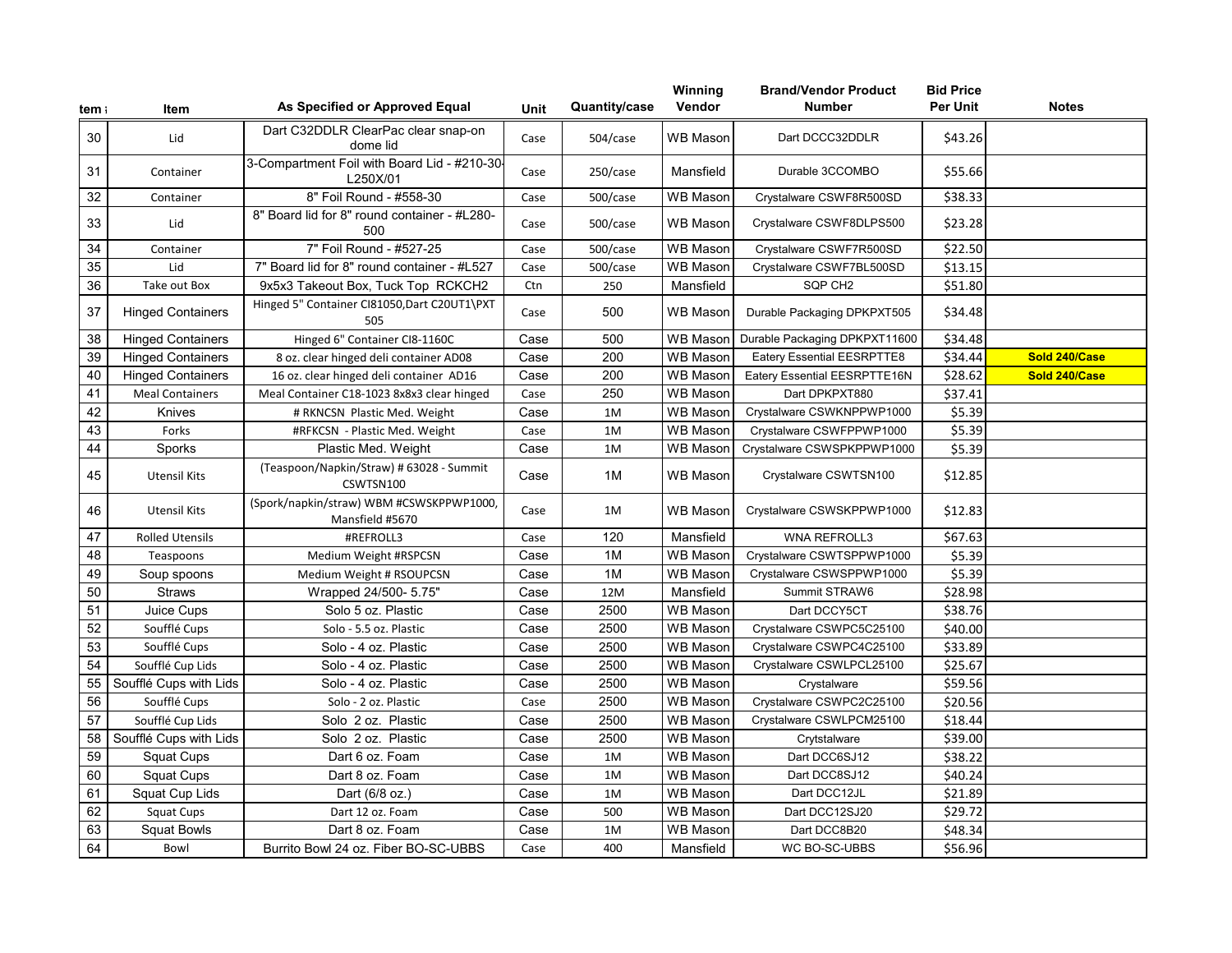| tem ।           | Item                      | As Specified or Approved Equal                                       | Unit      | Quantity/case | Winning<br>Vendor      | <b>Brand/Vendor Product</b><br><b>Number</b> | <b>Bid Price</b><br>Per Unit | <b>Notes</b>         |
|-----------------|---------------------------|----------------------------------------------------------------------|-----------|---------------|------------------------|----------------------------------------------|------------------------------|----------------------|
| 65              | Bowl                      | 10-12 oz. foam bowl DCC12BWWCR                                       | Case      | 1000          | <b>WB</b> Mason        | Dart DCC12BWWCR                              | \$24.23                      |                      |
| 66              | <b>Plastic Cover</b>      | Roll Bun Cover 18x26 Suitable for food<br>usage                      | Case      | 200           | Mansfield              | Handgards RC-80                              | \$13.69                      |                      |
| 67              | <b>Plastic Cover</b>      | Bun Covers 16 x 6 x 35                                               | Case      | 200           | Mansfield              | Handgards A35                                | \$13.98                      |                      |
| 68              | <b>Plastic Cover</b>      | Plastic Roll Cover - White - 40x300 #ROSTC                           | Roll      | 300           | Mansfield              | Hoffmaster ROSTC                             | \$16.64                      |                      |
| 69              | <b>Rack Cover Plastic</b> | 52" x 80" roll                                                       | Case      | 50/case       | Mansfield              | Handgards RC-80                              | \$13.69                      |                      |
| $\overline{70}$ | <b>Plastic Wrap</b>       | PVC film roll with cutter 12x2000 RFP910                             | Roll      | 2M            | <b>WB Mason</b>        | Interplast Group IBSFSW1202K                 | \$8.42                       |                      |
| 71              | Plastic Wrap              | PVC film roll with cutter 18x2000 RFP914                             | Roll      | 2M            | <b>WB Mason</b>        | Interplast Group IBSFSW1802K                 | \$11.68                      |                      |
| 72              | Plastic Wrap              | PVC film roll with cutter 24x2000 RFP916                             | Roll      | 2M            | $\overline{W}$ B Mason | Boardwalk BWK7229                            | \$18.63                      |                      |
| 73              | Foil                      | 18 " Standard                                                        | Roll      | 500           | <b>WB Mason</b>        | Crystalware CSWF18500SD                      | \$13.89                      |                      |
| 74              | Foil                      | Heavy Duty 18 x 500 #CSWF18500HD                                     | Roll      | 500           | <b>WB Mason</b>        | Crystalware CSWF18500HD                      | \$17.33                      |                      |
| 75              | <b>Foil Sheets</b>        | Pop up Foil Sheets 12x 11 #720                                       | Roll      | 2400          | <b>WB Mason</b>        | Crystalware CSWFPU12103000                   | \$50.57                      | Sold 3000 Sheets/Box |
| 76              | <b>Food Rotations</b>     | 1x1 Food Rotations 500/roll 11.9 lbs. -<br>Mansfield #IT111122W      | Roll      | 500           | Mansfield              | Daymark 1111221                              | \$12.24                      |                      |
| 77              | Patty Paper               | Patty paper 4.75 x 5 W-4                                             | Case      | 2400          | Mansfield              | Durable W-44                                 | \$96.27                      | Sold case of 24,000  |
| 78              | <b>Parchment Paper</b>    | 18x26 Light Weight-Untreated                                         | Case      | 1M            | <b>WB Mason</b>        | <b>GEN GENPANLINER</b>                       | \$34.09                      |                      |
| 79              | Sandwich Bags             | Handgards SB8.5 with Flip top - Clear -<br>2000/Case w/double saddle | Case      | 2M            | <b>WB Mason</b>        | Laddawn LDD6705                              | \$8.92                       |                      |
| 80              | Sandwich Bags             | Hinged Sandwich Wedge 250/cs, 20#, Mansfield<br>#4511019             | Case      | 250           | <b>WB Mason</b>        | <b>Eatery Essential EESRPTTESW</b>           | \$53.57                      |                      |
| 81              | Hot Dog/Grinder Bags      | Handgards DH-8 Clear - 2000/case w/double<br>saddle                  | Case      | 2M            | Interboro              | Elara #21-11HF-E Per Sample #81              | \$14.82                      |                      |
| 82              | Tray 1/2 lb. (Nacho)      | Wax-Lined                                                            | Case      | 1M            | Mansfield              | <b>SQP 8350</b>                              | \$14.97                      |                      |
| 83              | Tray 1 lb. (Nacho)        | Wax-Lined                                                            | Case      | 1M            | Mansfield              | SQP 8351                                     | \$18.92                      |                      |
| 84              | Gloves                    | Disposable Serving Glove -all sizes                                  | Case      | 1M            | Mansfield              | Safety Zone PLYVER                           | \$6.24                       |                      |
| 85              | Gloves                    | Food Handler unpowdered food prep glove -<br>vinyl - all sizes       | Case      | 1M            | Unipak                 | <b>UPC GENERIC VPF</b>                       | \$47.90                      |                      |
| 86              | Gloves                    | Rubber Gloves - elbow length - all sizes                             | Box       | 12 pair/box   | Mansfield              | Safety Zone 254                              | \$8.98                       |                      |
| 87              | Hair Nets                 | 144/Box                                                              | Box of 10 | 144/box       | Mansfield              | Disco DPLW22BR                               | \$8.98                       |                      |
| 88              | <b>Towels</b>             | Chix Wipes                                                           | Case      | 900           | Mansfield              | Shore 8506WIPE                               | \$45.98                      |                      |
| 89              | Towels                    | Terry Bar Towel 16" #313sp30                                         | Doz       |               | <b>WB Mason</b>        | Winco WNCBTW30                               | \$5.85                       |                      |
| 90              | Garbage Bags              | 45 gal. Clear, med. Weight                                           | Case      | 250           | <b>WB</b> Mason        | Heritage HERV8046MNR01                       | \$19.16                      |                      |
| 91              | Garbage Bags              | 38" x 58" 2.0 mil thick, item BCX60                                  | Case      | 100           | Interboro              | INT-3858-Super Exh Sample #91                | \$24.82                      |                      |
| 92              | Pan Pals/Liners           | Full Size 6 in. deep 34 x 18 Elkay PL2418                            | Case      | 200           | Mansfield              | Handgards 22PL3418                           | \$15.86                      |                      |
| 93              | Pan Pals/Liners           | 23 x 14 Half Pan 4-6 in. deep ELKAY PL2314                           | Case      | 1000          | Mansfield              | Handgards 22PL2314                           | \$16.06                      |                      |
| 94              | Lunch Bags                | #8                                                                   | Case      | 2M            | Mansfield              | AJM 8B                                       | \$69.60                      |                      |
| 95              | Kraft Bags                | #6                                                                   | Case      | 4/500         | WB Mason               | Duro Bag BAGGK6500                           | \$14.25                      | Sold as 500/Bundle   |
| 96              | <b>Food Bags</b>          | Reddi Brand 6 x 3 x 12                                               | Case      | 1M            | Mansfield              | Handgards LD6312                             | \$10.76                      |                      |
| 97              | Tape                      | Tape for food packaging machine Ekonopac-<br>specify length          | Roll      |               | <b>WB Mason</b>        | WB BPTT96202416PKD                           | \$77.60                      | Sold as 16/Case      |
| 98              | <b>Bags</b>               | Ziploc Bags 6" x 8"                                                  | Case      | 1M            | <b>WB Mason</b>        | Laddawn LDD3610A                             | \$17.49                      |                      |